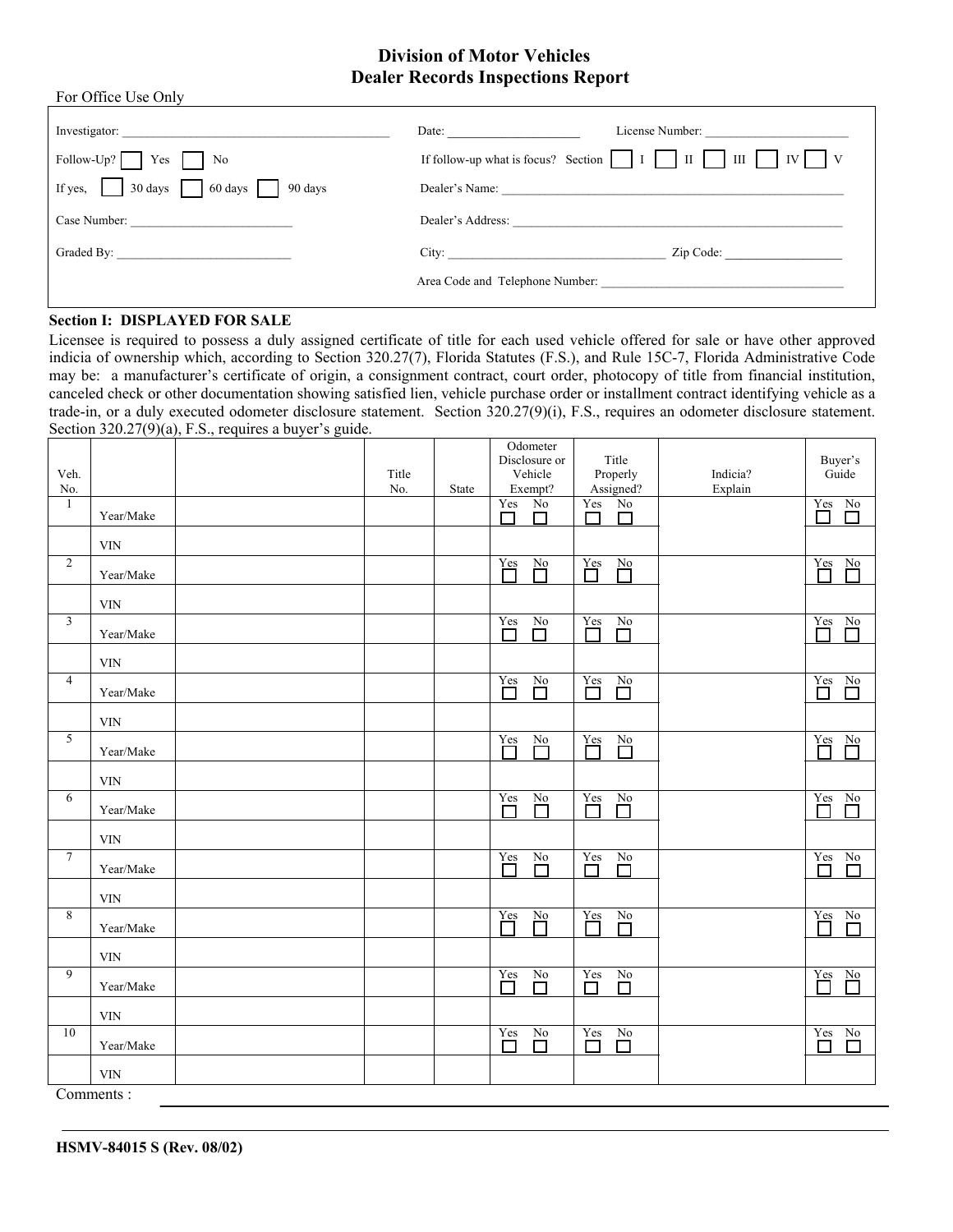### **Section II: PURCHASES AND SALES**

Section 320.27(6), 320.77(8) and 320.771(9), F.S., requires the licensee to keep records of purchase and sales transactions. Section 320.27(9), F.S., requires the licensee to provide an executed odometer disclosure statement. Section 319.23(6), F.S., requires the licensee to apply for title within 30 days of the date of delivery. Section 320.13(1)(i), F.S. provides that only the department may authorize issuance of more than two temporary tags. Section 320.27(9)(v), F.S., prohibits the sale of a trade-in vehicle before the deal for the replacement vehicle is consummated unless the owner provides written permission. Section 316.2935(1)(b), F.S., requires the licensee to provide written certification that emissions control devices are in place. Select five (5) used retail sales and complete the following:

|                                                                                                                | Vehicle 1                                       | Vehicle 2                             | Vehicle 3                                 | Vehicle 4                 | Vehicle 5                      |
|----------------------------------------------------------------------------------------------------------------|-------------------------------------------------|---------------------------------------|-------------------------------------------|---------------------------|--------------------------------|
| <b>PURCHASE INFO.</b>                                                                                          |                                                 |                                       |                                           |                           |                                |
| Year/Make                                                                                                      |                                                 |                                       |                                           |                           |                                |
| <b>VIN</b>                                                                                                     |                                                 |                                       |                                           |                           |                                |
| Date Acquired                                                                                                  |                                                 |                                       |                                           |                           |                                |
| Who Acquired From                                                                                              |                                                 |                                       |                                           |                           |                                |
| Proof of Purchase<br><b>Acquired Odometer</b>                                                                  | $Yes \Box$<br>$No$ $\Box$                       | No $\Box$<br>Yes $\Box$               | $Yes \square$<br>No $\Box$                | No $\Box$<br>Yes $\Box$   | $No$ $\Box$<br>Yes $\Box$      |
| Disclosure or Vehicle<br>Exempt?                                                                               | $No$ $\square$<br>Yes $\Box$                    | No<br>$Yes \Box$                      | Yes<br>No                                 | Yes $\Box$<br>$No$ $\Box$ | Yes $\Box$<br>$\overline{N_0}$ |
| Acquired Mileage                                                                                               |                                                 |                                       |                                           |                           |                                |
| <b>SALE INFO.</b>                                                                                              |                                                 |                                       |                                           |                           |                                |
| Date Sold at Retail                                                                                            |                                                 |                                       |                                           |                           |                                |
| Purchaser's Name                                                                                               |                                                 |                                       |                                           |                           |                                |
| Sold Mileage                                                                                                   |                                                 |                                       |                                           |                           |                                |
| Sold Odometer<br>Disclosure or Vehicle<br>Exempt?                                                              | Yes $\Box$<br>$\rm No$<br>$\Gamma$              | $Yes \Box$<br>No                      | No $\Box$<br>$Yes \Box$                   | No $\Box$<br>$Yes \Box$   | No<br>Yes<br>$\mathbf{I}$      |
| Certificate of Pollution<br>Control Devices or<br>Systems?                                                     | $Yes \Box$<br>$\Box$<br>No                      | $Yes \Box$<br>No                      | $\overline{N_0}$ $\Box$<br>Yes            | No<br>$Yes \Box$          | No<br>Yes                      |
| Temp Tag(s) Issue<br>Date(s)                                                                                   |                                                 |                                       |                                           |                           |                                |
| More than two (2) Temp<br>Tags Issued?                                                                         | $\mathcal{L}^{\mathcal{L}}$<br>$Yes \Box$<br>No | No<br>$\sim$<br>Yes                   | Yes $\Box$<br>No                          | $Yes \Box$<br>$No$ $\Box$ | No<br>$Yes \Box$               |
| Date Title Applied For<br>Title Applied for                                                                    |                                                 |                                       |                                           |                           |                                |
| Within 30 Days of Sale?<br>Proof of insurance                                                                  | Yes $\Box$<br>$\rm No$                          | Yes  <br>No<br>$\mathbf{L}$           | No $\Box$<br>$Yes \Box$                   | No<br>$Yes \Box$          | $No \Box$<br>Yes $\Box$        |
| unless tag is being<br>transferred?                                                                            | $\mathbf{1}$<br>No<br>$Yes \Box$                | $Yes \Box$<br>No                      | No $\Box$<br>$Yes \Box$                   | No $\Box$<br>$Yes \Box$   | $\overline{N_0}$<br>$Yes \Box$ |
| Copy of Buyer's Guide?                                                                                         | $Yes \Box$<br>□<br>$\rm No$                     | No<br>Yes $\Box$                      | Yes $\Box$<br>$\Box$<br>No.               | No $\Box$<br>$Yes \Box$   | Yes $\Box$<br>No               |
| Proof that salesperson<br>was an employee of<br>dealership?                                                    | $Yes \tNo \tN$                                  | $Yes$ No $\Box$                       | $Yes \Box No \Box \ \   Yes \Box No \Box$ |                           | $\Gamma$ Yes $\Box$ No $\Box$  |
| Was Trade-in Sold After<br>Deal on Replacement<br>Vehicle Consummated<br>or Was Written<br>Permission for Sale |                                                 |                                       |                                           |                           |                                |
| Obtained?<br>If the sale involved a<br>courtesy delivery was                                                   | $Y$ es $\Box$<br>No $\Box$                      | $\overline{N_0}$<br>Yes $\Box$        | $No \Box$<br>Yes $\Box$                   | No<br>$Yes \Box$          | $\overline{N_0}$<br>$Yes \Box$ |
| sales tax paid and title<br>transferred?                                                                       | $\mathbf{N}$ o $\Box$<br>Yes $\Box$             | $\overline{N_0}$ $\Box$<br>Yes $\Box$ | $No$ $\square$<br>Yes $\Box$              | No $\Box$<br>Yes $\Box$   | $Yes \Box$<br>$No$ $\Box$      |
| Comments:                                                                                                      |                                                 |                                       |                                           |                           |                                |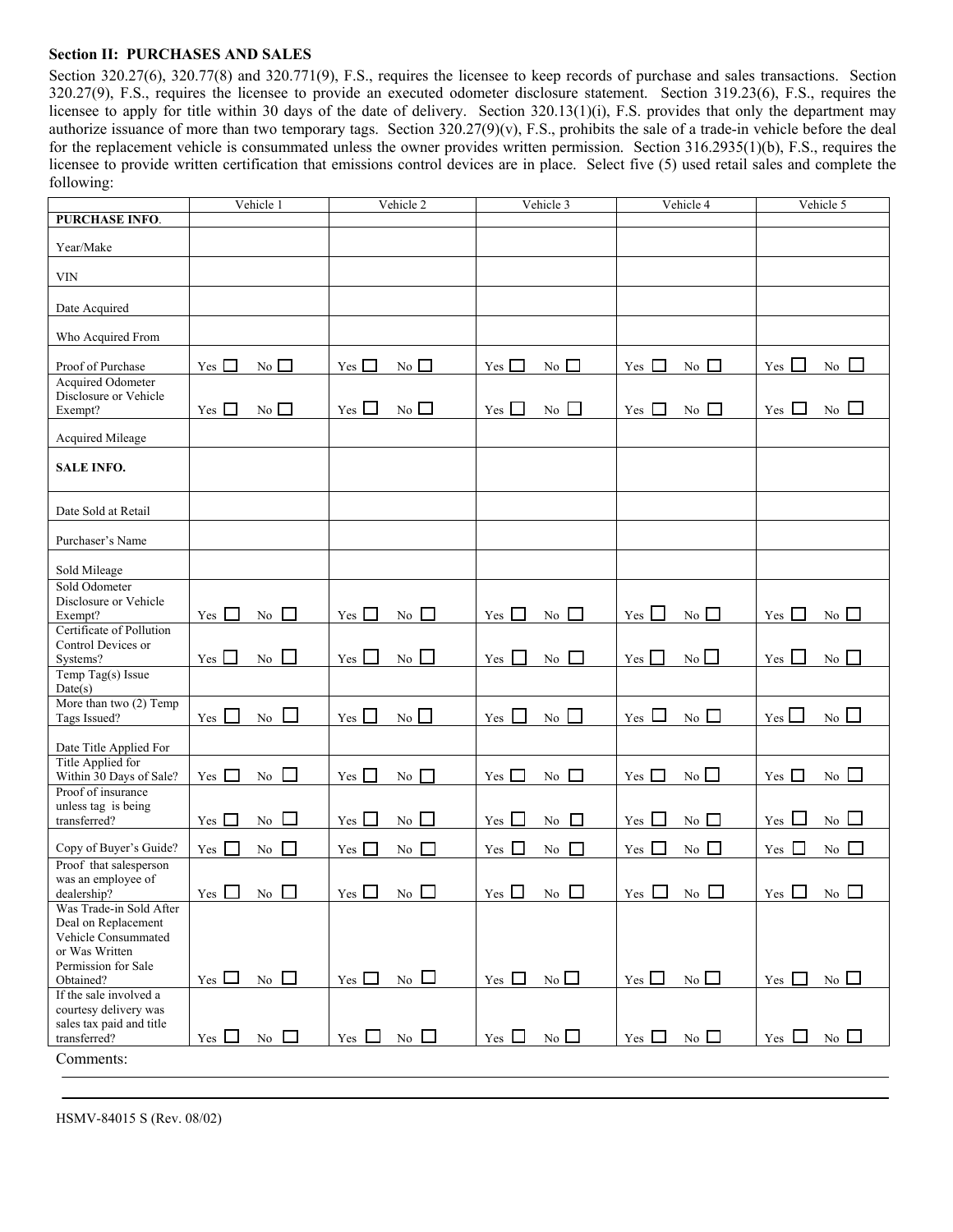# **Section III: TEMPORARY TAGS**

Licensee is required by Section 320.27(6), F.S., to keep an accurate record of temporary tags purchased and issued.

| A.            | From the Purchase Receipt:<br>Date of Purchase:                                                                                                                                |     |                                                           |                                                                                                                   |     |                                                                  |  |
|---------------|--------------------------------------------------------------------------------------------------------------------------------------------------------------------------------|-----|-----------------------------------------------------------|-------------------------------------------------------------------------------------------------------------------|-----|------------------------------------------------------------------|--|
| <b>B.</b>     |                                                                                                                                                                                |     |                                                           |                                                                                                                   |     |                                                                  |  |
| C.            | From Series #: $\qquad \qquad$ to Series #:                                                                                                                                    |     |                                                           |                                                                                                                   |     |                                                                  |  |
| D.            |                                                                                                                                                                                |     |                                                           |                                                                                                                   |     |                                                                  |  |
| E.            |                                                                                                                                                                                |     |                                                           |                                                                                                                   |     |                                                                  |  |
| F.            | Are Temporary Tags accounted for?                                                                                                                                              |     |                                                           |                                                                                                                   | Yes | N <sub>0</sub>                                                   |  |
| G.            | Are Temporary Tags issued in sequence?                                                                                                                                         |     |                                                           |                                                                                                                   | Yes | N <sub>0</sub>                                                   |  |
| Η.            | Is the Temporary Tag log kept and maintained?                                                                                                                                  |     |                                                           |                                                                                                                   | Yes | N <sub>0</sub>                                                   |  |
| $I_{\cdot}$   | Is Assignment Form HSMV 83091 properly completed?                                                                                                                              |     |                                                           |                                                                                                                   | Yes | No                                                               |  |
| J.            | Is Assignment Form HSMV 83091 kept in the deal file?                                                                                                                           |     |                                                           |                                                                                                                   | Yes | No                                                               |  |
| K.            | Are Temporary Tags issued for 30 days?                                                                                                                                         |     |                                                           |                                                                                                                   | Yes | No                                                               |  |
| L.            | Is <b>not</b> issuing more than two $(2)$ temporary tags?                                                                                                                      |     |                                                           |                                                                                                                   | Yes | No                                                               |  |
|               | List all Temporary Tags not accounted for:                                                                                                                                     |     |                                                           |                                                                                                                   |     |                                                                  |  |
|               |                                                                                                                                                                                |     |                                                           |                                                                                                                   |     |                                                                  |  |
| Comments:     | <b>Section IV: DEALER PLATES</b><br>Section $320.13(1)(a)$ , F.S., requires dealer license plates to be valid for use only on vehicles in the dealer's inventory and for sale. |     |                                                           | Use additional sheets if necessary<br>Is dealer complying with prohibition against certain uses of dealer plates? |     | No<br>$Yes$ $\Box$                                               |  |
|               | Dealer Plates may not be used on wreckers, parts or service vehicles or any vehicle the dealer is accepting compensation for.<br>List of assigned dealer plates:               |     |                                                           |                                                                                                                   |     |                                                                  |  |
|               | <b>Section V: DEALER AGENTS</b>                                                                                                                                                |     |                                                           | Use additional sheets if necessary.                                                                               |     |                                                                  |  |
| Name of Agent |                                                                                                                                                                                | Yes | Evidence Agent is<br>Bona Fide Employee<br>N <sub>0</sub> | Name of Agent                                                                                                     |     | Evidence Agent is<br>Bona Fide Employee<br>Yes<br>N <sub>0</sub> |  |

**HSMV-84015 S (Rev. 08/02)**